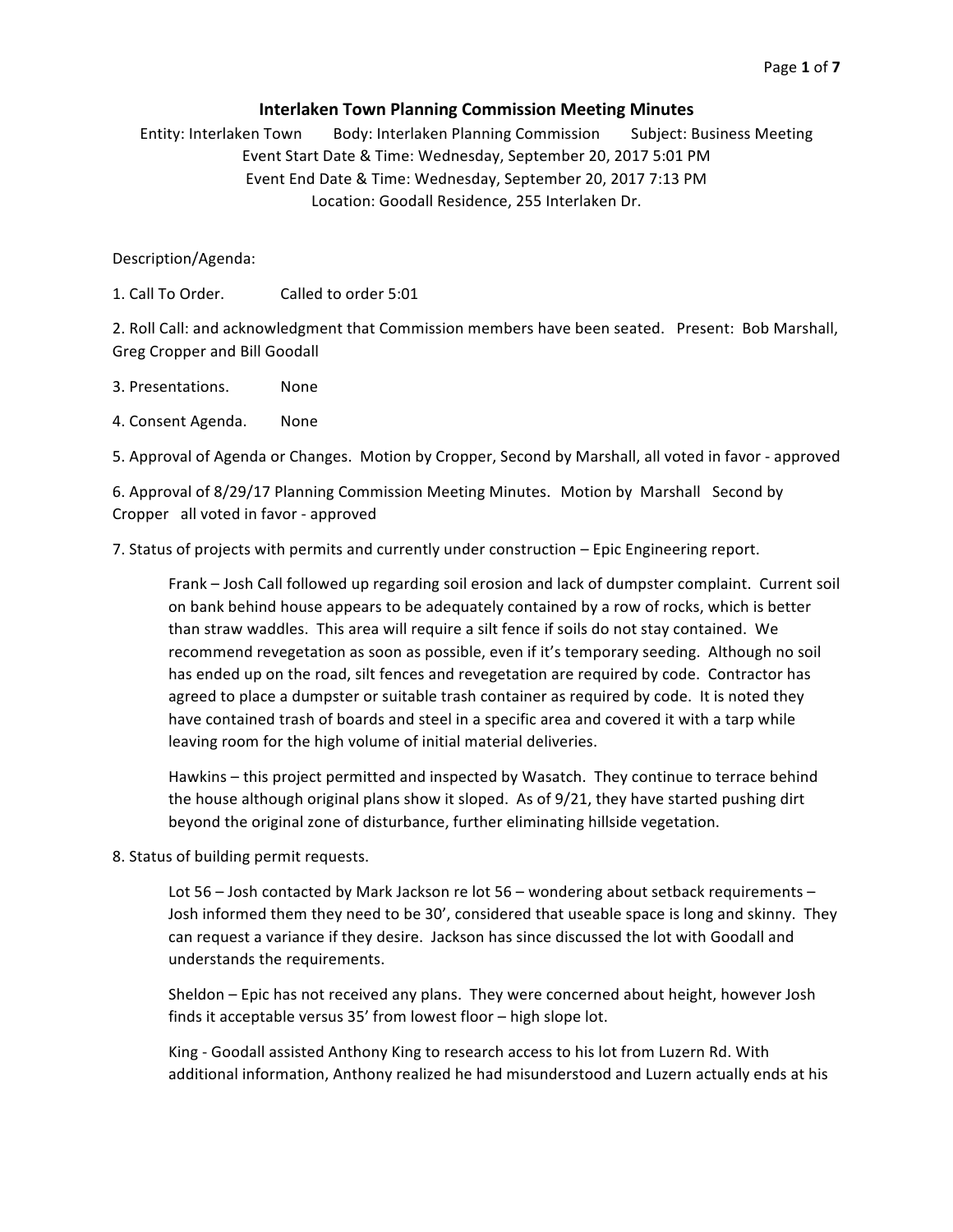property so it would be convenient to add a driveway. The two track gravel lane on his lot is not Luzern. King will pay Epic for a written confirmation if he wants it. **SUBJECT CLOSED** 

9. Public Comment: Comments taken on land use topics not scheduled for a Public Hearing. Speakers please limit your comments to a few minutes. The Commission cannot act on items not listed on the agenda, so it may not be able to respond. Total time for public comments will be 10 minutes unless Commission agrees to extend..

No Public comment

## 10. - Soper Radio Tower Status -Lot 119 333 Bern Way.

Soper has submitted a permit request for PC review. Issue of code still remains as current code does not allow conditional uses in the residential zone.

Josh Call estimates Epic charges will be: no admin fee, \$100 for initial site plan review, maybe \$150 electrical (this needs to be reviewed as only circuits involved are low voltage), final inspection \$250.

Cropper: Has researched cases and some code. The Town cannot process this application until we have a special exception code and a defined process to allow for them. We need to create a code category for special exceptions as an alternative to conditional uses. Residential zones should list permitted uses and state anything else excluded. Then add a process for special exceptions that could be applied for any unforeseen issues. Notwithstanding permitted or excluded use, special exceptions are allowed when specifically required under applicable state or federal law. .... Then we need a process - go to PC for recommendation to TC? Ordinance change will require a public meeting – could call special meeting to avoid town risk of violating federal and state law. Reasonable diligence is required when changing code to address this application.

Goodall: A much simpler, quicker approach would be to make a code change allowing amateur radio transmission towers. Cold weather is coming and we shouldn't make Mr. Soper wait until next spring. The special exception approach might be the best long term answer but Greg has no example codes we could use.

Cropper: We don't know if the 50' tower request is reasonable. As agreed, Goodall requested DX Engineering https://www.dxengineering.com/search/department/towers to report typical amateur tower height based on their order history. They reported typical height of 50-80 feet with some much taller.

### **M. Soper will send the permit request to the Town Council and Town Clerk**

- 11. Input from 9/5/17 Town Council meeting:
	- a) Quorum of two  $-$

 $9/5/17$  The Town Council moved to define the planning commission quorum as a simple majority of voting members. Appropriate code will need to be developed.

(b) Water Rights  $-$ 

/5/17 The Town Council agreed to take no action right now, because there is no clear reason to change it. Sue O'nan to research whether changing irrigation water to **municipal could affect water bond.**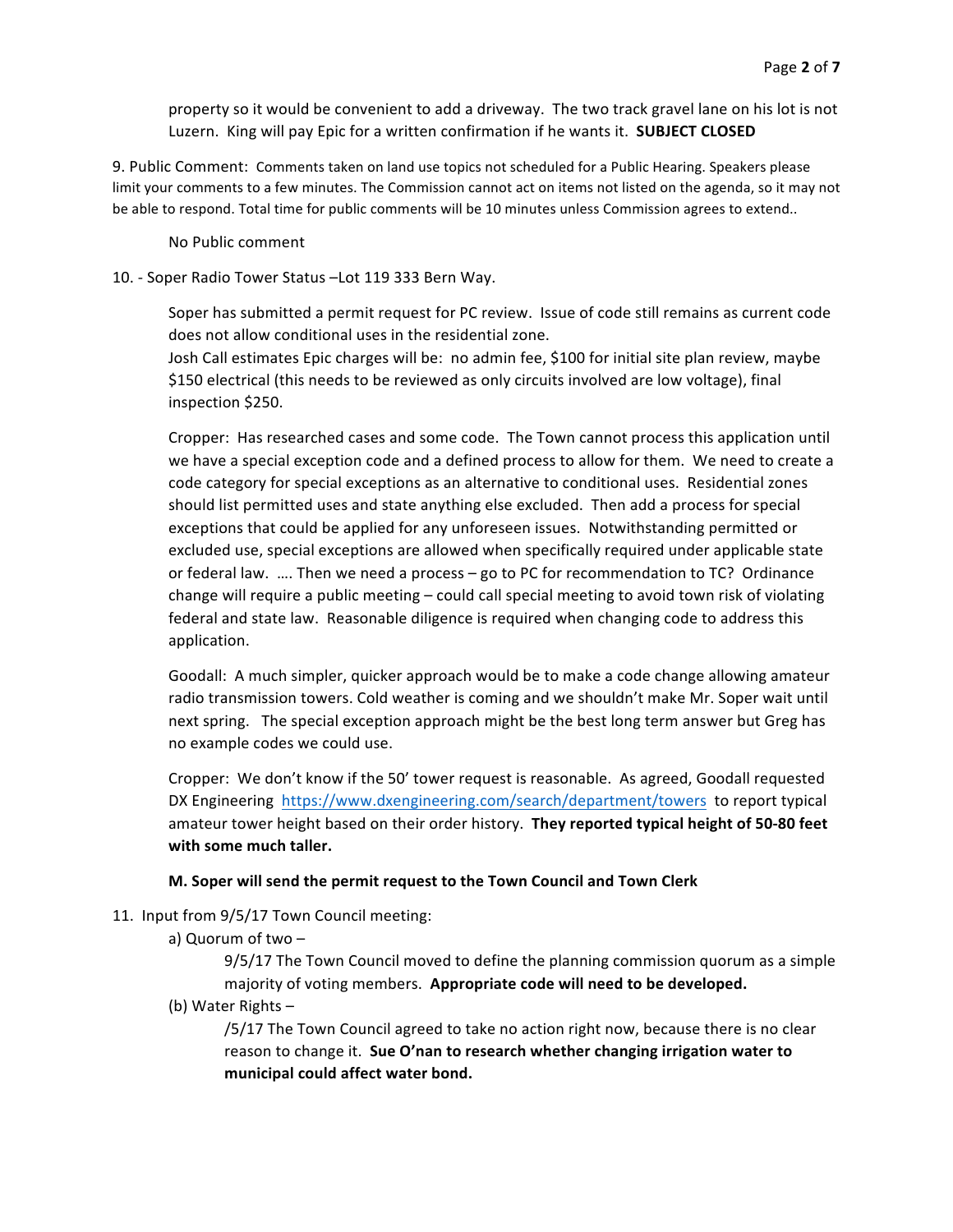Greg Cropper's understanding is you very much want muni classification if you can get it. Another copy of the report has been forwarded to Cropper. **Greg to confirm** whether TC wants to run it by Rick Knuth.

(c) Encroachment  $-$ 

9/5/17 The Town Council discussed and agrees with the approach set forth in the document prepared by the PC. The council decided to wait until the General Plan is completed before approving it. PC note: this was presented as a concept only. Considerable work remains to write necessary code.

Simpkins noted that there is more work to be done regarding the ROW issue. **Simpkins** will set up a meeting with Brent from the Ombudsman Office and the TC. Note the PC **is not invited.** 

(d) Code limit of one accessory building  $-$ 

9/5/17 The Town Council discussed the issue of what constitutes an accessory building, and how many buildings should be allowed on one lot. The council agreed to the following: 1 main dwelling, 1 accessory building - detached from the main dwelling, and one shed not to exceed 200 sq ft. detached from any other building. Appropriate code will need to be developed.

(e) What projects should require a building permit  $-$ 

9/5/17 The Town Council likes this document and agrees with the direction, but decided to wait until the General Plan is completed before approving. The PC also requested input whether small projects should be the responsibility of property owners to follow the requirements of the International Residential Code. Please put this topic on the **next TC agenda.**

(f) FFSL and Wasatch MOU and Cooperation Agreement -

9/5/17 Town Council minutes: Simpkins has a meeting on September 12 with other towns at the League of Mayors meeting to discuss the FFSL agreement. On September 28, she will meet with the executive board to discuss. THIS SUBJECT IS CLOSED FOR THE **PLANNING COMMISSION**.

12. General Plan Status report.

Task force made great progress on questionnaire in 9/9 meeting. Goal is for draft survey question list to be created by Friday Sept 15. This was actually completed by 9/22. The draft **questions will be forwarded to the task force with one week to comment on the draft, the**  comments will be compiled and distributed for group approval. The group will reconvene as **necessary.**

13. Town Clerk Bart Smith resignation – how will the planning commission take minutes? Smith suggested the PC consider adding another alternate member and assign them the secretary role. The PC requested a computer projector and screen so they can take minutes as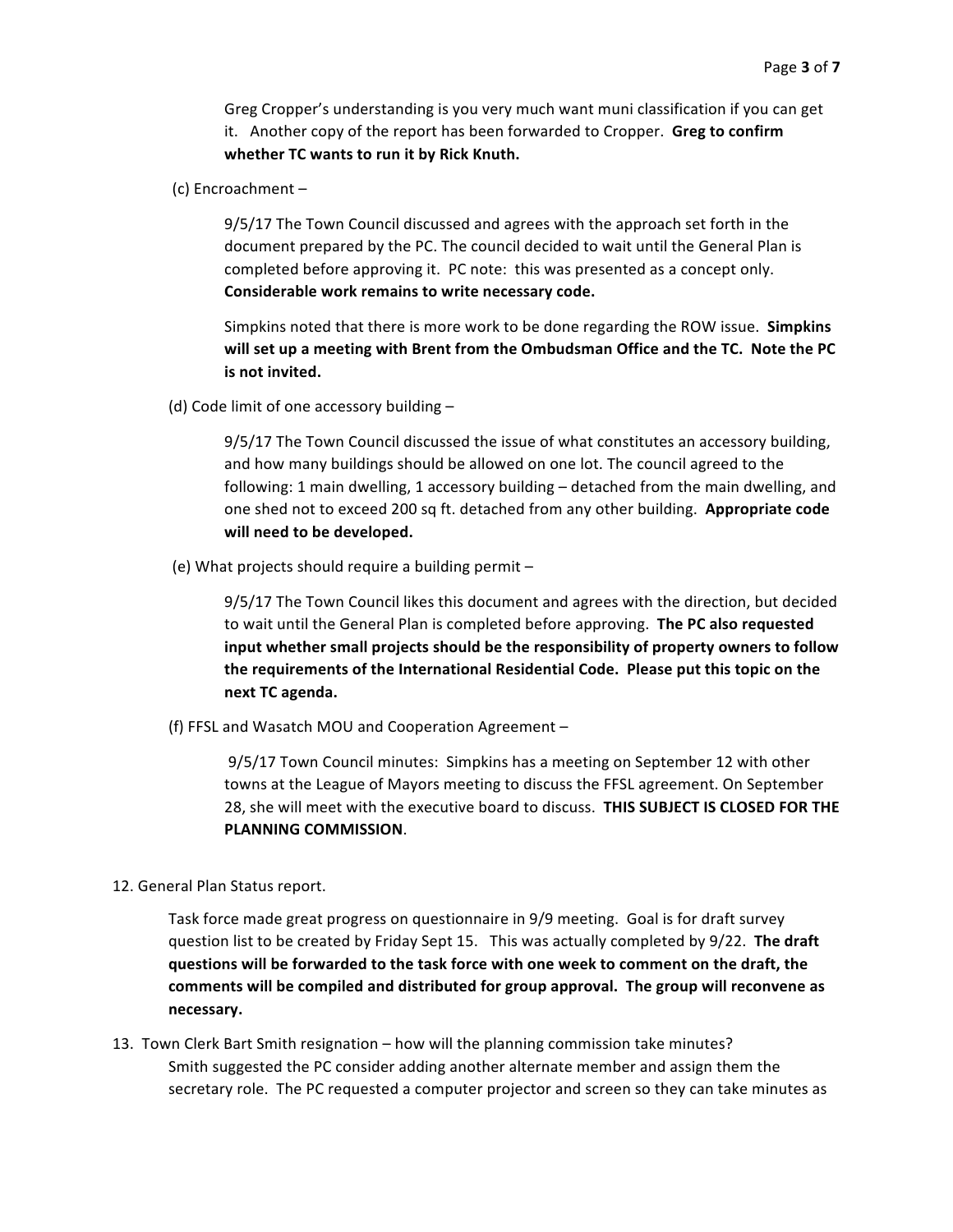they go and all can see what's been written. This approach was tried with a computer hooked to Goodall's TV and all agreed it was desirable. Maybe the Town Council should try it. 9/18 Bart Smith email: I have the equipment on order for the digital projector and screen to be installed in the pump house. I will make an effort to get that equipment installed by the next PC mtg in **October.**

14. Code revisions – potential minor changes. Should PC prepare a list of outstanding specific code change requests/discussions?

# Someone will need to review the PC minutes and develop this list. Major rewrite also needed after General Plan is complete. Note both Wasatch and Midway have used codifiers.

- 15. Potential of Wasatch County reviewing permit applications and performing inspections. 9/5/17 TC open action list - Greg Harrigan work with Simpkins to explore option of moving town planner responsibilities back to Wasatch County, Mr. McDonald. Investigate whether the county would enforce Interlaken codes. Note: PC not invited
- 16. Planning Commission alternate. Does the PC have any input on this subject? Simpkins  $9/20$  e-mail: Bart will be managing all applications for a PC candidates. The Town Council & the Mayor are the recommending and appointing body of the Town of Interlaken.

17. PC spending moratorium. Simpkins 9/15 e-mail accused PC of exceeding budget for Epic and Bywater. Apparently Simpkins thinks the PC spent \$12,000.

PC has never been informed of a budget nor actual spending. PC has been tracking Epic costs assigned by PC. They are \$1,200 YTD. The mayor has assigned a number of projects to Epic for which the PC had already done most of the homework and cannot be responsible for well over \$2,000 spent at Epic. The only PC conversations with Epic were for encroachment policy and the FFSL cooperative agreement. There was considerable legal work related to a governance issue created by the mayor for which the PC cannot be responsible. The mayor also requested Bywater to attend a meeting at Summit Engineering in place of the planned visit to discuss the same subject without legal expenses.

# 18. (a) Open actions originated by the Planning Commission

Bill Goodall:

• Contact Summit Engineering to transfer electronic records to Epic. Progress interrupted by Simpkins meeting, which had not been communicated to Goodall  $\rightarrow$  9/15 Simpkins letter: this requires approval by Mayor and Town Council

# Greg Cropper

• Contact Tim Bywater to research the town's oversight obligation regarding building permits – how much can we abdicate and remain in good legal standing?  $\rightarrow$  9/15 Simpkins letter: this requires approval by Mayor and Town **Council**

Bart Smith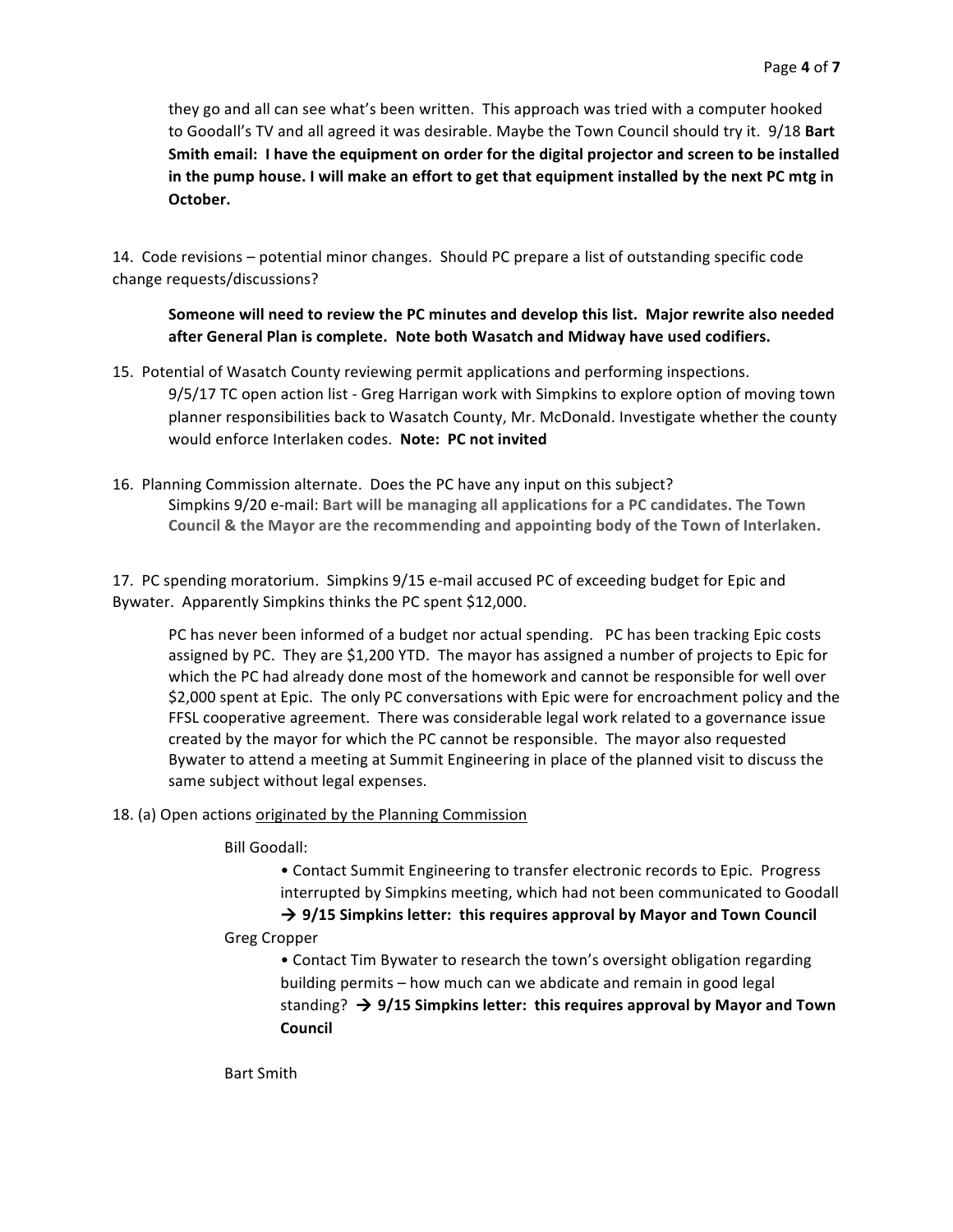Augu

• Find out Bywater's charges for review of the Simpkins ROW issue. PC has used approximately 1.3 hours as shown below. All other conversations with PC were initiated by Bywater in response to Simpkins governance issue related to her building permit request, which TC decided not to charge to her.

|         | Date Atty | <b>Description</b>                                                                                                                                                                                                                                                                                                                     | <b>Hours</b> |  |
|---------|-----------|----------------------------------------------------------------------------------------------------------------------------------------------------------------------------------------------------------------------------------------------------------------------------------------------------------------------------------------|--------------|--|
| 6/27/17 | TJB       | Review email correspondence and file, draft and respond to<br>email from planning commission (.5); telephone conferences<br>with Mayor Lisa Simpkins (.4) and Greg Cropper (.4); review<br>correspondence regarding ROW issues related to<br>landscaping project (.2); telephone conference with Josh Call<br>of Epic Engineering (.4) | 1.90         |  |
|         |           |                                                                                                                                                                                                                                                                                                                                        |              |  |

#### Invoice #: 428534

#### PROFESSIONAL SERVICES RENDERED

| Date    | Atty | <b>Description</b>                                                                                                                                                                                                               | <b>Hours</b> |
|---------|------|----------------------------------------------------------------------------------------------------------------------------------------------------------------------------------------------------------------------------------|--------------|
| 7/12/17 | TJB  | Telephone conference with Mayor Simpkins regarding right of<br>way issues                                                                                                                                                        | .70          |
| 7/13/17 | TJB  | Telephone conference with Brent Bateman regarding right of<br>way issues; review email regarding landscaping and right of<br>way issues before planning commission; telephone<br>conference with Greg Cropper regarding the same | 2.50         |
| 7/14/17 | TJB  | Review email correspondence from planning commission<br>regarding right of way; review email regarding interlocal fire<br>agreement; brief telephone conversation with Mr. Goodall<br>regarding fire interlocal                  | 1.30         |
| 7/19/17 | TJB  | Review correspondence regarding right of way issues and<br>measurement; review correspondence regarding interlocal<br>agreements                                                                                                 | .90          |

# • Review Epic's bills for charges against Simpkins projects and other projects. **Waiting for Epic invoices all the way back to 10/16**

#### Epic Engineering

• Provide update on Frank project. See agenda item #7

### (b). Open actions originated in Town Council (per 9/5/17 minutes)

## **Bill Goodall**

• Find out if changing our irrigation water rights to municipal impacts the terms of our water bond. Status unknown. Goodall was never asked to do this. It is understood Sue O'Nan volunteered for this task.

• Meet with Michael Soper to discuss his antenna project and make recommendation to the council. Soper has issued detailed response to TC **questions. See agenda item #10.**

## Bart Smith

• Write a letter to Hawkins regarding his road right of way violation after ROW issue has been resolved. On hold.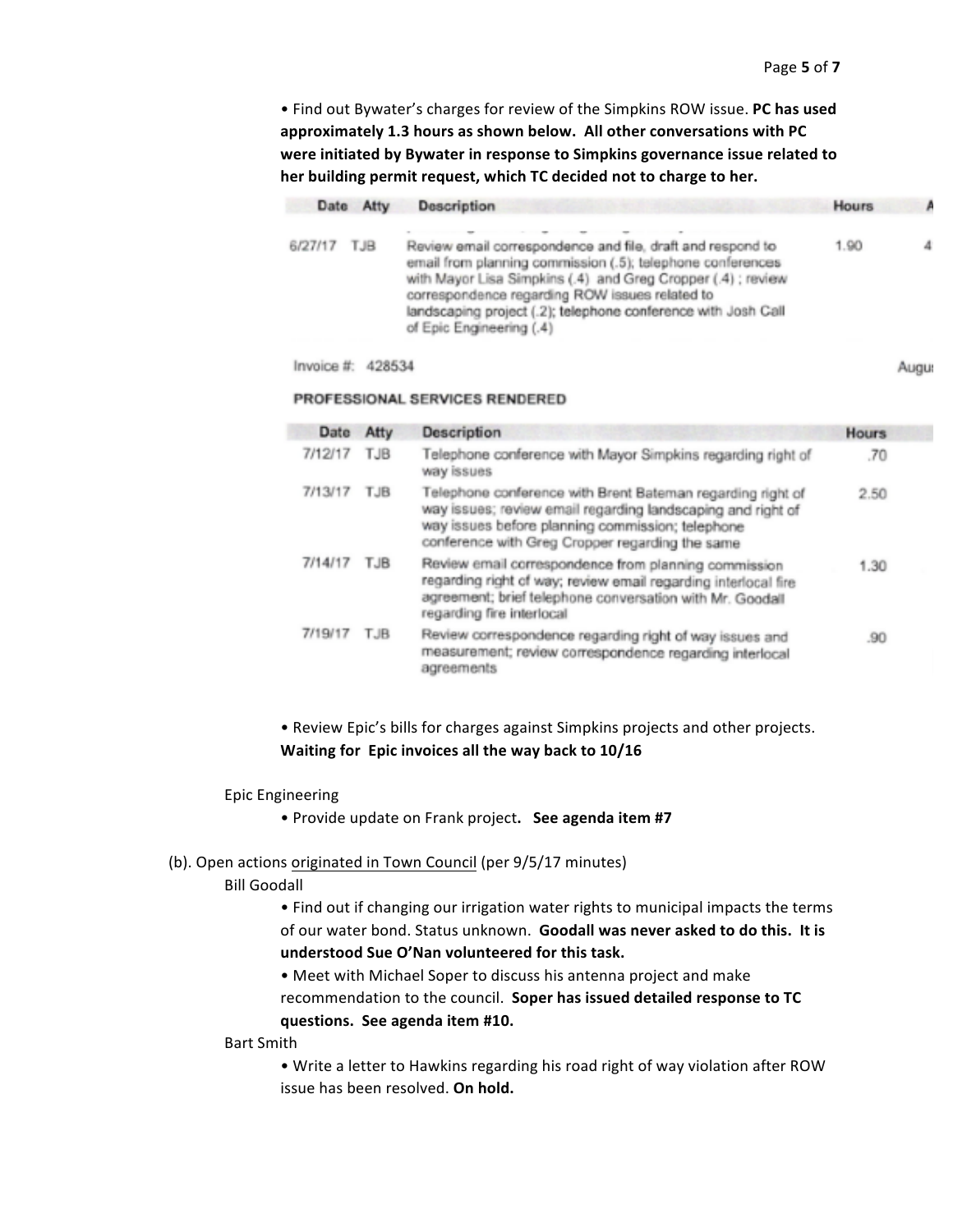• Follow up and collect the Schneider driveway charge from Epic, \$400. Need to send out bill.

• Research number of full-time residents in Interlaken. On hold.

• Contact Scott Neuner regarding his position as alternate on the planning commission. If available, send out notice for applicants. Need to send out notice asking for applications for the open planning commission alternate position. Planning Commission does not agree with this approach. See agenda item # **16**

Planning Commission (as a whole)

• Discuss what conditions prompt a second planning commission review of a permit application. Future agenda

• Discuss changes to code to clarify what constitutes "living quarters," e.g. what living amenities are allowed in an accessory dwelling? **Future agenda** 

• Make completion of a General Plan a top priority. It was from the beginning, until mayor directed PC to work only on Title 9 and building permits. See **agenda item # 12**

Town Council (TC open action list)

• Make sure PC is on every TC meeting agenda. Done.

19. Other Business.

(a)  $9/5/17$  TC meeting - Newsletter – Fall newsletter topics and timing – No info request to PC The council discussed topics for the Fall newsletter scheduled for October or November. Here is a Summary [only included topics related to PC]

• general plan, status, request for input • building projects – what requires a permit, the process • outdoor lighting restrictions • loose dogs, dog waste pickup, parking enforcement, other enforcement concern – The TC was informed 9/5 there is a major error in parking enfocement code. No action to date.

(b) 9/5/17 TC meeting - Discussion of Town Fees - Impact fees for Midway Sewer & HV Special Services that had not been paid.

TC minutes said " Epic did not alert the town about these fees". It is entirely inappropriate to blame this on Epic when Simpkins e-mail of 10/18/16 Lisa 10/18/16 stated she was working on Midway Sanitation Franchise Agreement. Also, the Interlaken Town Fee Schedule on the website states: Midway Sanitation District -**Midway Sanitation District - Please contact Midway Sanitation District who manages** all sewer related items for the Town of Interlaken. Fees will need to be paid directly to **them. 75 North 100 West, Midway, UT. (435) 654-3227**

(c) Water E Coli Status Report

Goodall researching simple, inexpensive coliform test method with 1 hour results. Should be commercially available for 2018. Task force needs to explore potential contaminant sources and avoidance methods.